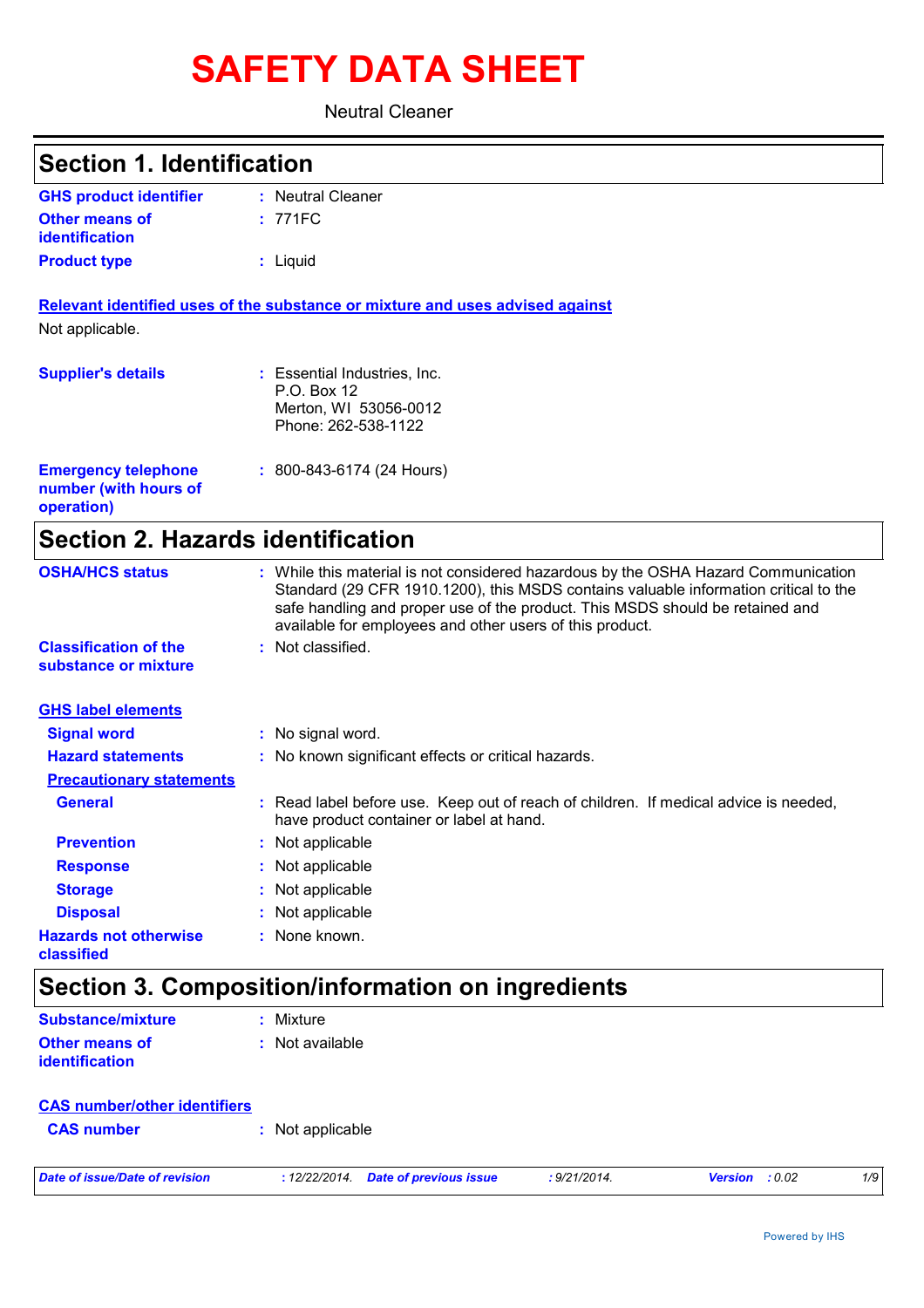# **Section 3. Composition/information on ingredients**

#### **Product code :** 771FC

Any concentration shown as a range is to protect confidentiality or is due to batch variation.

**There are no ingredients present which, within the current knowledge of the supplier and in the concentrations applicable, are classified as hazardous to health or the environment and hence require reporting in this section. Occupational exposure limits, if available, are listed in Section 8.**

### **Section 4. First aid measures**

### **Description of necessary first aid measures**

| Eye contact         | : Immediately flush eyes with plenty of water, occasionally lifting the upper and lower<br>eyelids. Check for and remove any contact lenses. Get medical attention if irritation<br>occurs.                                                                                                                                                            |
|---------------------|--------------------------------------------------------------------------------------------------------------------------------------------------------------------------------------------------------------------------------------------------------------------------------------------------------------------------------------------------------|
| <b>Inhalation</b>   | : Remove victim to fresh air and keep at rest in a position comfortable for breathing. Get<br>medical attention if symptoms occur.                                                                                                                                                                                                                     |
| <b>Skin contact</b> | : Flush contaminated skin with plenty of water. Remove contaminated clothing and<br>shoes. Get medical attention if symptoms occur.                                                                                                                                                                                                                    |
| <b>Ingestion</b>    | : Wash out mouth with water. Remove victim to fresh air and keep at rest in a position<br>comfortable for breathing. If material has been swallowed and the exposed person is<br>conscious, give small quantities of water to drink. Do not induce vomiting unless<br>directed to do so by medical personnel. Get medical attention if symptoms occur. |

| Most important symptoms/effects, acute and delayed |                                                                                                                                |
|----------------------------------------------------|--------------------------------------------------------------------------------------------------------------------------------|
| <b>Potential acute health effects</b>              |                                                                                                                                |
| Eye contact                                        | : No known significant effects or critical hazards.                                                                            |
| <b>Inhalation</b>                                  | : No known significant effects or critical hazards.                                                                            |
| <b>Skin contact</b>                                | : No known significant effects or critical hazards.                                                                            |
| <b>Ingestion</b>                                   | : No known significant effects or critical hazards.                                                                            |
| <b>Over-exposure signs/symptoms</b>                |                                                                                                                                |
| Eye contact                                        | : No specific data.                                                                                                            |
| <b>Inhalation</b>                                  | : No specific data.                                                                                                            |
| <b>Skin contact</b>                                | : No specific data.                                                                                                            |
| <b>Ingestion</b>                                   | : No specific data.                                                                                                            |
|                                                    | Indication of immediate medical attention and special treatment needed, if necessary                                           |
| <b>Notes to physician</b>                          | : Treat symptomatically. Contact poison treatment specialist immediately if large<br>quantities have been ingested or inhaled. |
| <b>Specific treatments</b>                         | : No specific treatment.                                                                                                       |
| <b>Protection of first-aiders</b>                  | : No action shall be taken involving any personal risk or without suitable training.                                           |

### **See toxicological information (Section 11)**

### **Section 5. Fire-fighting measures**

| <b>Extinguishing media</b>             |                                                                 |
|----------------------------------------|-----------------------------------------------------------------|
| <b>Suitable extinguishing</b><br>media | : Use an extinguishing agent suitable for the surrounding fire. |
| Unsuitable extinguishing<br>media      | : None known.                                                   |

| Date of issue/Date of revision | : 12/22/2014. Date of previous issue | : 9/21/2014. | <b>Version</b> : 0.02 | 2/9 |
|--------------------------------|--------------------------------------|--------------|-----------------------|-----|
|                                |                                      |              |                       |     |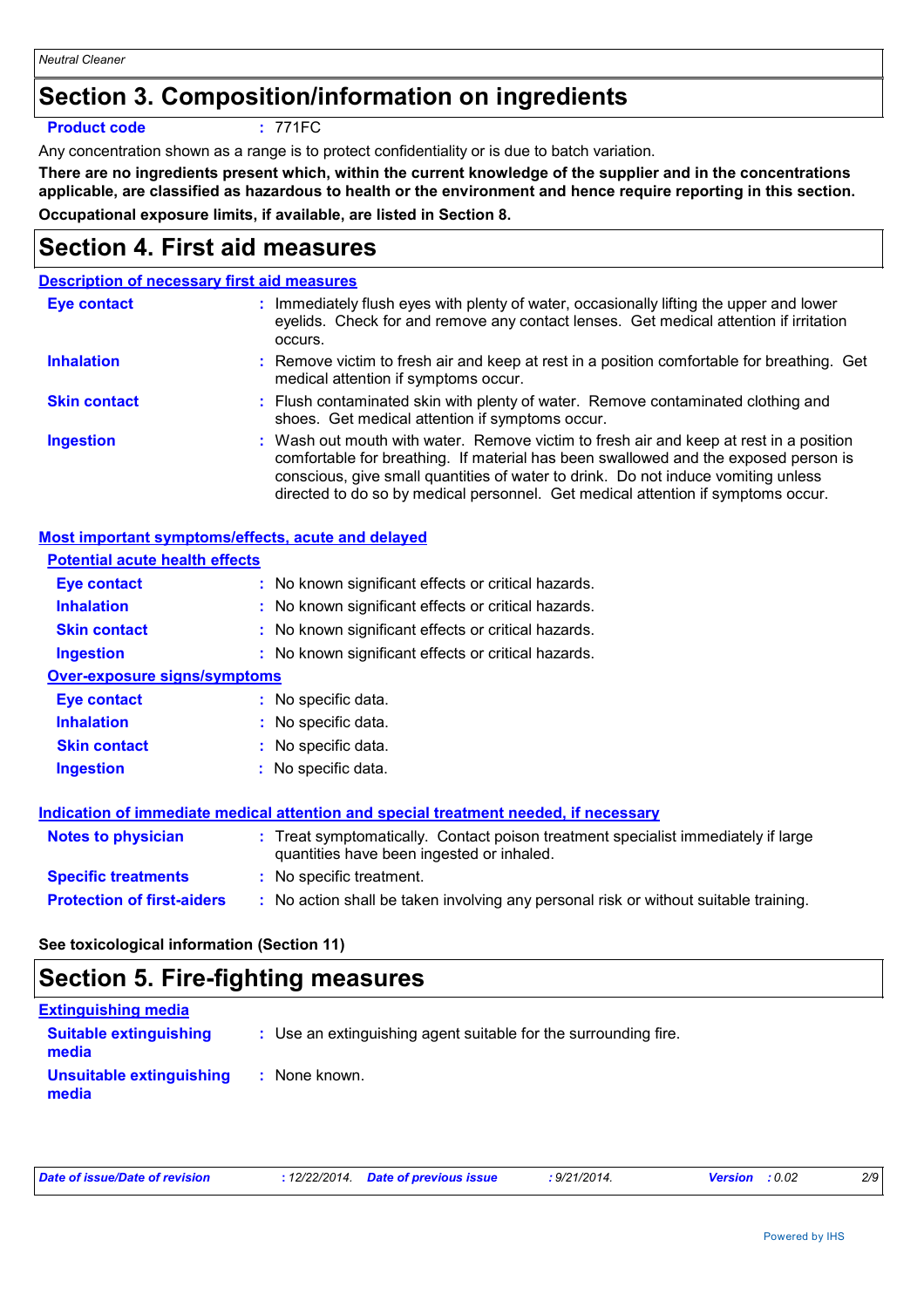# **Section 5. Fire-fighting measures**

| <b>Specific hazards arising</b><br>from the chemical     | : In a fire or if heated, a pressure increase will occur and the container may burst.                                                                                                               |
|----------------------------------------------------------|-----------------------------------------------------------------------------------------------------------------------------------------------------------------------------------------------------|
| <b>Hazardous thermal</b><br>decomposition products       | : No specific data.                                                                                                                                                                                 |
| <b>Special protective actions</b><br>for fire-fighters   | : Promptly isolate the scene by removing all persons from the vicinity of the incident if<br>there is a fire. No action shall be taken involving any personal risk or without suitable<br>training. |
| <b>Special protective</b><br>equipment for fire-fighters | Fire-fighters should wear appropriate protective equipment and self-contained breathing<br>apparatus (SCBA) with a full face-piece operated in positive pressure mode.                              |

# **Section 6. Accidental release measures**

| <b>Personal precautions, protective equipment and emergency procedures</b>                       |                       |                                                                                                                                                                                                                                                                                                                                                                                                                                                                                                                                          |
|--------------------------------------------------------------------------------------------------|-----------------------|------------------------------------------------------------------------------------------------------------------------------------------------------------------------------------------------------------------------------------------------------------------------------------------------------------------------------------------------------------------------------------------------------------------------------------------------------------------------------------------------------------------------------------------|
| For non-emergency<br>personnel                                                                   | protective equipment. | : No action shall be taken involving any personal risk or without suitable training.<br>Evacuate surrounding areas. Keep unnecessary and unprotected personnel from<br>entering. Do not touch or walk through spilled material. Put on appropriate personal                                                                                                                                                                                                                                                                              |
| For emergency responders                                                                         | emergency personnel". | : If specialised clothing is required to deal with the spillage, take note of any information<br>in Section 8 on suitable and unsuitable materials. See also the information in "For non-                                                                                                                                                                                                                                                                                                                                                |
| <b>Environmental precautions</b><br><b>Methods and materials for containment and cleaning up</b> |                       | : Avoid dispersal of spilled material and runoff and contact with soil, waterways, drains<br>and sewers. Inform the relevant authorities if the product has caused environmental<br>pollution (sewers, waterways, soil or air).                                                                                                                                                                                                                                                                                                          |
|                                                                                                  |                       |                                                                                                                                                                                                                                                                                                                                                                                                                                                                                                                                          |
| <b>Small spill</b>                                                                               | disposal contractor.  | : Stop leak if without risk. Move containers from spill area. Dilute with water and mop up<br>if water-soluble. Alternatively, or if water-insoluble, absorb with an inert dry material and<br>place in an appropriate waste disposal container. Dispose of via a licensed waste                                                                                                                                                                                                                                                         |
| <b>Large spill</b>                                                                               |                       | : Stop leak if without risk. Move containers from spill area. Prevent entry into sewers,<br>water courses, basements or confined areas. Wash spillages into an effluent treatment<br>plant or proceed as follows. Contain and collect spillage with non-combustible,<br>absorbent material e.g. sand, earth, vermiculite or diatomaceous earth and place in<br>container for disposal according to local regulations (see Section 13). Dispose of via a<br>licensed waste disposal contractor. Note: see Section 1 for emergency contact |

# **Section 7. Handling and storage**

| <b>Precautions for safe handling</b>                                             |    |                                                                                                                                                                                                                                                                                                                                                                                                                                                                                            |                |        |     |
|----------------------------------------------------------------------------------|----|--------------------------------------------------------------------------------------------------------------------------------------------------------------------------------------------------------------------------------------------------------------------------------------------------------------------------------------------------------------------------------------------------------------------------------------------------------------------------------------------|----------------|--------|-----|
| <b>Protective measures</b>                                                       |    | : Put on appropriate personal protective equipment (see Section 8).                                                                                                                                                                                                                                                                                                                                                                                                                        |                |        |     |
| <b>Advice on general</b><br>occupational hygiene                                 | ÷. | Eating, drinking and smoking should be prohibited in areas where this material is<br>handled, stored and processed. Workers should wash hands and face before eating,<br>drinking and smoking. Remove contaminated clothing and protective equipment before<br>entering eating areas. See also Section 8 for additional information on hygiene<br>measures.                                                                                                                                |                |        |     |
| <b>Conditions for safe storage,</b><br>including any<br><b>incompatibilities</b> |    | Store in accordance with local regulations. Store in original container protected from<br>direct sunlight in a dry, cool and well-ventilated area, away from incompatible materials<br>and food and drink. Keep container tightly closed and sealed until ready for use.<br>Containers that have been opened must be carefully resealed and kept upright to<br>prevent leakage. Do not store in unlabeled containers. Use appropriate containment to<br>avoid environmental contamination. |                |        |     |
| Date of issue/Date of revision                                                   |    | <b>Date of previous issue</b><br>: 12/22/2014.<br>: 9/21/2014.                                                                                                                                                                                                                                                                                                                                                                                                                             | <b>Version</b> | : 0.02 | 3/9 |

information and Section 13 for waste disposal.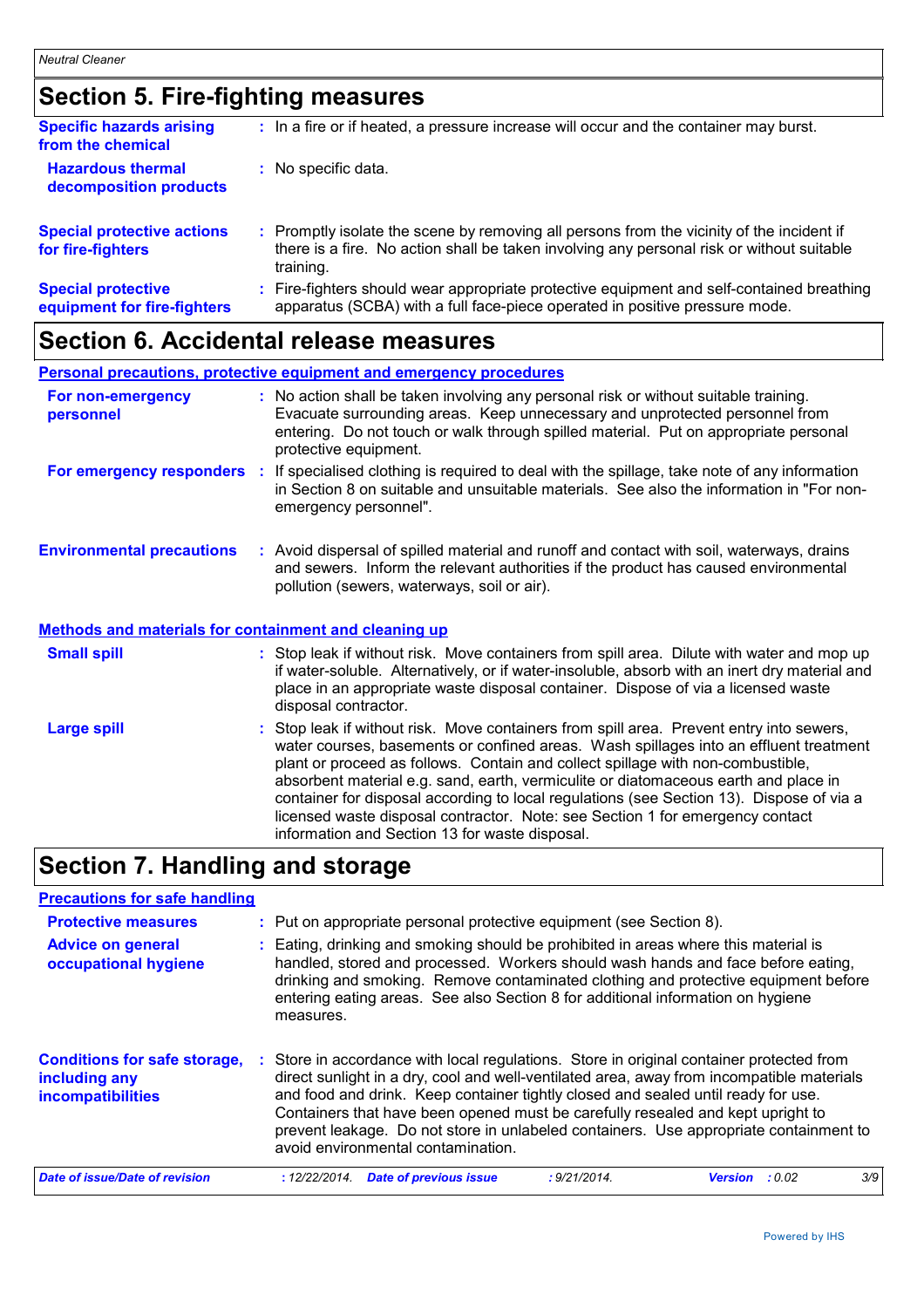# **Section 8. Exposure controls/personal protection**

### **Control parameters**

### **Occupational exposure limits**

None.

| <b>Appropriate engineering</b><br>controls | : Good general ventilation should be sufficient to control worker exposure to airborne<br>contaminants.                                                                                                                                                                                                                                                                                           |  |
|--------------------------------------------|---------------------------------------------------------------------------------------------------------------------------------------------------------------------------------------------------------------------------------------------------------------------------------------------------------------------------------------------------------------------------------------------------|--|
| <b>Environmental exposure</b><br>controls  | Emissions from ventilation or work process equipment should be checked to ensure<br>they comply with the requirements of environmental protection legislation. In some<br>cases, fume scrubbers, filters or engineering modifications to the process equipment<br>will be necessary to reduce emissions to acceptable levels.                                                                     |  |
| <b>Individual protection measures</b>      |                                                                                                                                                                                                                                                                                                                                                                                                   |  |
| <b>Hygiene measures</b>                    | : Wash hands, forearms and face thoroughly after handling chemical products, before<br>eating, smoking and using the lavatory and at the end of the working period.<br>Appropriate techniques should be used to remove potentially contaminated clothing.<br>Wash contaminated clothing before reusing. Ensure that eyewash stations and safety<br>showers are close to the workstation location. |  |
| <b>Eye/face protection</b>                 | Safety eyewear complying with an approved standard should be used when a risk<br>assessment indicates this is necessary to avoid exposure to liquid splashes, mists,<br>gases or dusts. If contact is possible, the following protection should be worn, unless<br>the assessment indicates a higher degree of protection: safety glasses with side-<br>shields.                                  |  |
| <b>Skin protection</b>                     |                                                                                                                                                                                                                                                                                                                                                                                                   |  |
| <b>Hand protection</b>                     | : Chemical-resistant, impervious gloves complying with an approved standard should be<br>worn at all times when handling chemical products if a risk assessment indicates this is<br>necessary.                                                                                                                                                                                                   |  |
| <b>Body protection</b>                     | Personal protective equipment for the body should be selected based on the task being<br>performed and the risks involved and should be approved by a specialist before<br>handling this product.                                                                                                                                                                                                 |  |
| <b>Other skin protection</b>               | : Appropriate footwear and any additional skin protection measures should be selected<br>based on the task being performed and the risks involved and should be approved by a<br>specialist before handling this product.                                                                                                                                                                         |  |
| <b>Respiratory protection</b>              | Use a properly fitted, air-purifying or air-fed respirator complying with an approved<br>standard if a risk assessment indicates this is necessary. Respirator selection must be<br>based on known or anticipated exposure levels, the hazards of the product and the safe<br>working limits of the selected respirator.                                                                          |  |

# **Section 9. Physical and chemical properties**

| <b>Appearance</b>                |                                      |
|----------------------------------|--------------------------------------|
| <b>Physical state</b>            | $:$ Liquid                           |
| <b>Color</b>                     | : Yellow                             |
| <b>Odor</b>                      | $:$ Lemon                            |
| <b>Odor threshold</b>            | : Not available                      |
| pH                               | $: 6.5 \text{ to } 7.5$              |
| <b>Melting point</b>             | : $0^{\circ}$ C (32 $^{\circ}$ F)    |
| <b>Boiling point</b>             | : $100^{\circ}$ C (212 $^{\circ}$ F) |
| <b>Flash point</b>               | : Closed cup: >93.334°C (>200°F)     |
| <b>Evaporation rate</b>          | $:$ Not available                    |
| <b>Flammability (solid, gas)</b> | : Not available                      |
|                                  |                                      |

| Date of issue/Date of revision |  |  |
|--------------------------------|--|--|
|--------------------------------|--|--|

*Date of issue/Date of revision* **:** *12/22/2014. Date of previous issue : 9/21/2014. Version : 0.02 4/9*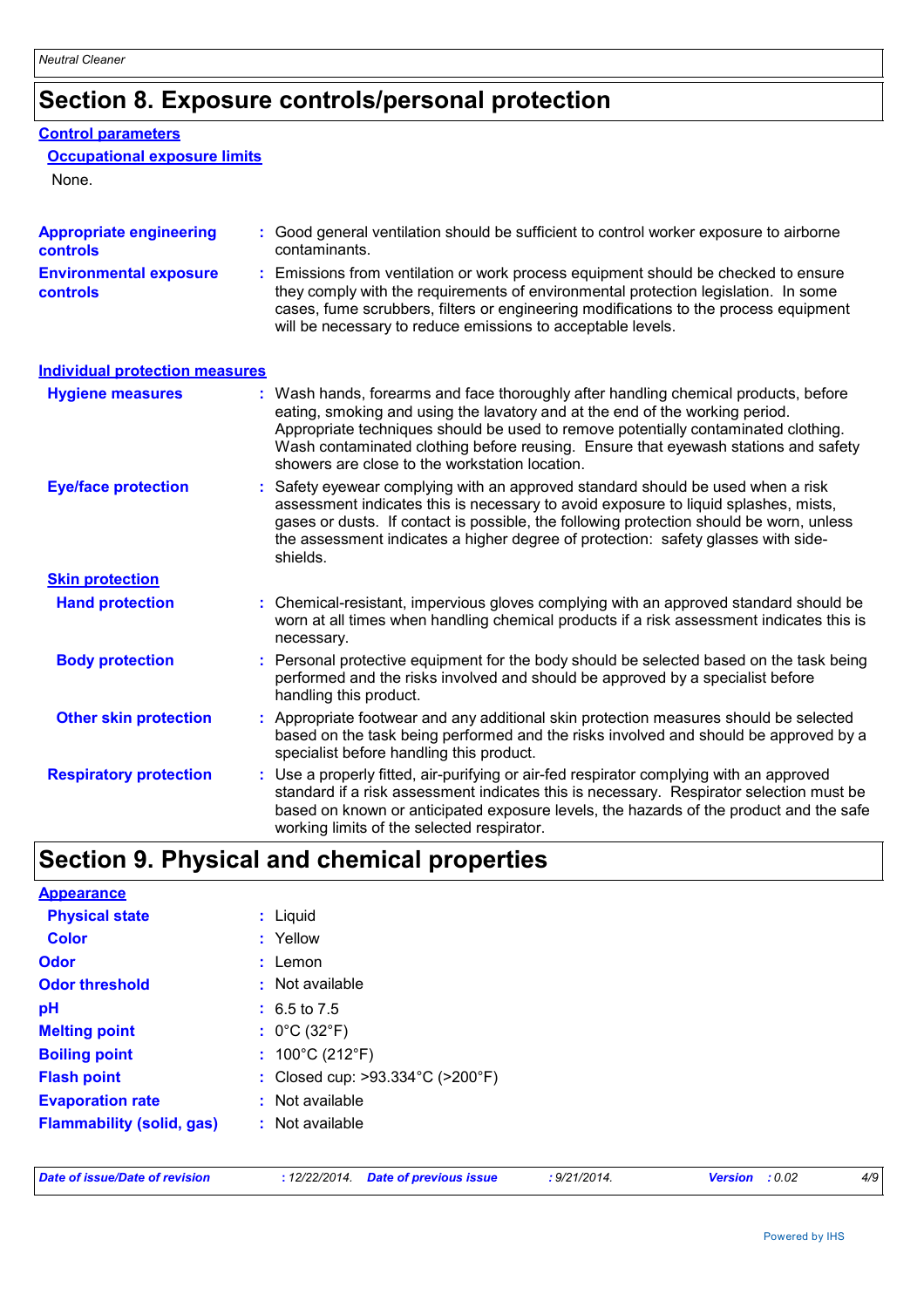# **Section 9. Physical and chemical properties**

| <b>Lower and upper explosive : Not available</b><br>(flammable) limits |                                                                                                                                                |
|------------------------------------------------------------------------|------------------------------------------------------------------------------------------------------------------------------------------------|
| <b>Vapor pressure</b>                                                  | $:$ <4 kPa (<30 mm Hg) [room temperature]                                                                                                      |
| <b>Vapor density</b>                                                   | : $<$ 1 [Air = 1]                                                                                                                              |
| <b>Specific gravity</b>                                                | $: 1$ g/cm <sup>3</sup>                                                                                                                        |
| <b>Solubility</b>                                                      | $:$ Not available                                                                                                                              |
| <b>Partition coefficient: n-</b><br>octanol/water                      | $:$ Not available                                                                                                                              |
| <b>Auto-ignition temperature</b>                                       | $:$ Not available                                                                                                                              |
| <b>Viscosity</b>                                                       | $:$ Not available                                                                                                                              |
| <b>VOC content</b>                                                     | $: 0\%$                                                                                                                                        |
|                                                                        | VOCs are calculated following the requirements under 40 CFR, Part 59, Subpart C for Consumer Products and Subpart D for Architectural Coatings |

### **Section 10. Stability and reactivity**

| <b>Reactivity</b>                                   | : No specific test data related to reactivity available for this product or its ingredients.              |
|-----------------------------------------------------|-----------------------------------------------------------------------------------------------------------|
| <b>Chemical stability</b>                           | : The product is stable.                                                                                  |
| <b>Possibility of hazardous</b><br><b>reactions</b> | : Under normal conditions of storage and use, hazardous reactions will not occur.                         |
| <b>Conditions to avoid</b>                          | : No specific data.                                                                                       |
| <b>Incompatible materials</b>                       | : No specific data.                                                                                       |
| <b>Hazardous decomposition</b><br>products          | : Under normal conditions of storage and use, hazardous decomposition products should<br>not be produced. |

### **Section 11. Toxicological information**

### **Information on toxicological effects**

**Acute toxicity** Not available.

**Irritation/Corrosion**

Not available.

#### **Sensitization**

Not available.

### **Mutagenicity**

Not available.

### **Carcinogenicity**

Not available.

### **Reproductive toxicity**

Not available.

#### **Teratogenicity**

|  |  | Date of issue/Date of revision |
|--|--|--------------------------------|
|--|--|--------------------------------|

*Date of issue/Date of revision* **:** *12/22/2014. Date of previous issue : 9/21/2014. Version : 0.02 5/9*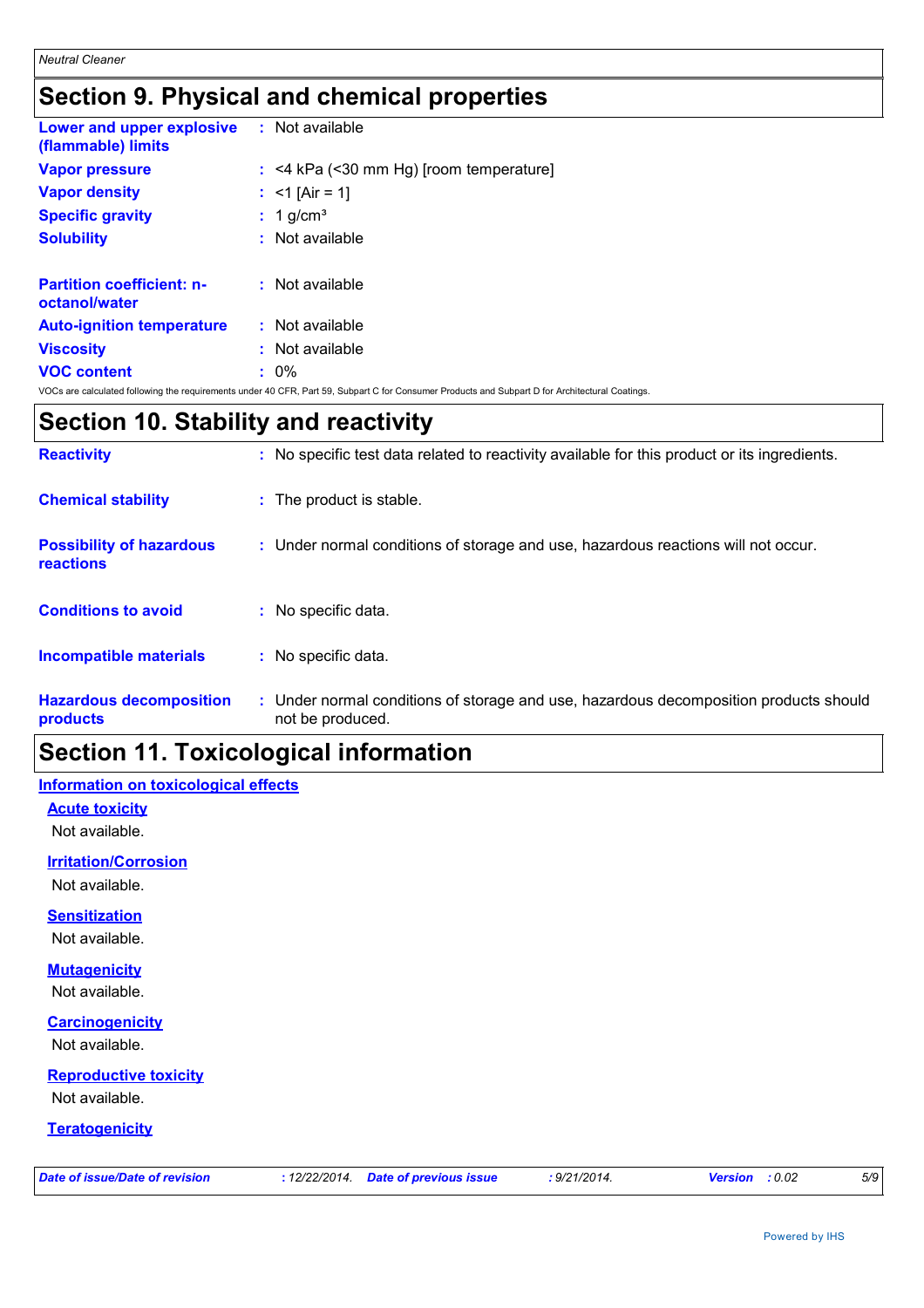# **Section 11. Toxicological information**

Not available.

### **Specific target organ toxicity (single exposure)**

Not available.

### **Specific target organ toxicity (repeated exposure)**

Not available.

### **Aspiration hazard**

Not available.

| <b>Information on the likely</b><br>routes of exposure | : Not available                                     |
|--------------------------------------------------------|-----------------------------------------------------|
| <b>Potential acute health effects</b>                  |                                                     |
| <b>Eye contact</b>                                     | : No known significant effects or critical hazards. |
| <b>Inhalation</b>                                      | : No known significant effects or critical hazards. |
| <b>Skin contact</b>                                    | : No known significant effects or critical hazards. |
| <b>Ingestion</b>                                       | : No known significant effects or critical hazards. |

### **Symptoms related to the physical, chemical and toxicological characteristics**

| <b>Eye contact</b>  | : No specific data. |
|---------------------|---------------------|
| <b>Inhalation</b>   | : No specific data. |
| <b>Skin contact</b> | : No specific data. |
| <b>Ingestion</b>    | : No specific data. |

### **Delayed and immediate effects and also chronic effects from short and long term exposure**

| <b>Short term exposure</b>                       |                                                     |
|--------------------------------------------------|-----------------------------------------------------|
| <b>Potential immediate</b><br><b>effects</b>     | : Not available                                     |
| <b>Potential delayed effects</b>                 | : Not available                                     |
| Long term exposure                               |                                                     |
| <b>Potential immediate</b><br><b>effects</b>     | : Not available                                     |
| <b>Potential delayed effects : Not available</b> |                                                     |
| <b>Potential chronic health effects</b>          |                                                     |
| Not available.                                   |                                                     |
| <b>General</b>                                   | : No known significant effects or critical hazards. |
| <b>Carcinogenicity</b>                           | : No known significant effects or critical hazards. |
| <b>Mutagenicity</b>                              | : No known significant effects or critical hazards. |
| <b>Teratogenicity</b>                            | : No known significant effects or critical hazards. |
| <b>Developmental effects</b>                     | : No known significant effects or critical hazards. |
| <b>Fertility effects</b>                         | : No known significant effects or critical hazards. |

#### **Numerical measures of toxicity**

#### Not available. **Acute toxicity estimates**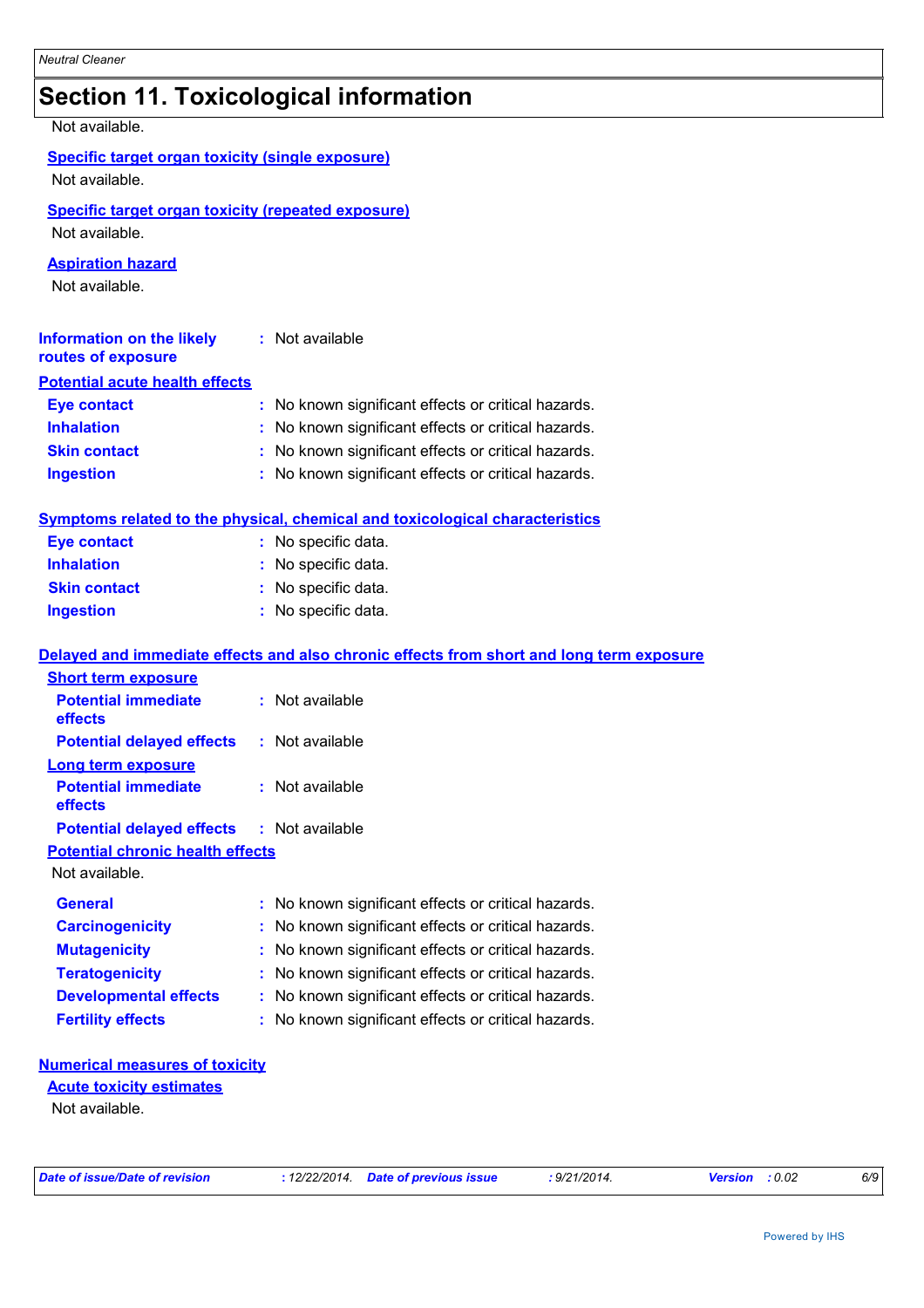# **Section 11. Toxicological information**

# **Section 12. Ecological information**

#### **Toxicity**

Not available.

### **Persistence and degradability**

Not available.

#### **Bioaccumulative potential**

Not available.

 $\mathsf{r}$ 

| <b>Mobility in soil</b>                               |                 |  |
|-------------------------------------------------------|-----------------|--|
| <b>Soil/water partition</b><br>coefficient $(K_{oc})$ | : Not available |  |

**Other adverse effects** : No known significant effects or critical hazards.

|                         | <b>Section 13. Disposal considerations</b>                                                                                                                                                                                                                                                                                                                                                                                                                                                                                                                                                                                                                                                                                                                                                                                                                                                                                 |
|-------------------------|----------------------------------------------------------------------------------------------------------------------------------------------------------------------------------------------------------------------------------------------------------------------------------------------------------------------------------------------------------------------------------------------------------------------------------------------------------------------------------------------------------------------------------------------------------------------------------------------------------------------------------------------------------------------------------------------------------------------------------------------------------------------------------------------------------------------------------------------------------------------------------------------------------------------------|
| <b>Disposal methods</b> | : The generation of waste should be avoided or minimized wherever possible. Disposal<br>of this product, solutions and any by-products should at all times comply with the<br>requirements of environmental protection and waste disposal legislation and any<br>regional local authority requirements. Dispose of surplus and non-recyclable products<br>via a licensed waste disposal contractor. Waste should not be disposed of untreated to<br>the sewer unless fully compliant with the requirements of all authorities with jurisdiction.<br>Waste packaging should be recycled. Incineration or landfill should only be considered<br>when recycling is not feasible. This material and its container must be disposed of in a<br>safe way. Empty containers or liners may retain some product residues. Avoid<br>dispersal of spilled material and runoff and contact with soil, waterways, drains and<br>sewers. |

# **Section 14. Transport information**

|                                      | <b>DOT Classification</b> | <b>IMDG</b>              | <b>IATA</b>              |
|--------------------------------------|---------------------------|--------------------------|--------------------------|
| <b>UN number</b>                     | Not regulated             | Not regulated            | Not regulated            |
| <b>UN proper shipping</b><br>name    | $\overline{\phantom{a}}$  |                          | -                        |
| <b>Transport hazard</b><br>class(es) | $\overline{\phantom{a}}$  |                          | $\blacksquare$           |
| <b>Packing group</b>                 | $\overline{\phantom{a}}$  | $\overline{\phantom{0}}$ | $\overline{\phantom{a}}$ |
| Environmental<br>hazards             | No.                       | No.                      | No.                      |
| <b>Additional</b><br>information     | $\overline{\phantom{0}}$  |                          |                          |

| Date of issue/Date of revision |  | : 12/22/2014. Date of previous issue | 9/21/2014. | <b>Version</b> : 0.02 | 7/9 |
|--------------------------------|--|--------------------------------------|------------|-----------------------|-----|
|--------------------------------|--|--------------------------------------|------------|-----------------------|-----|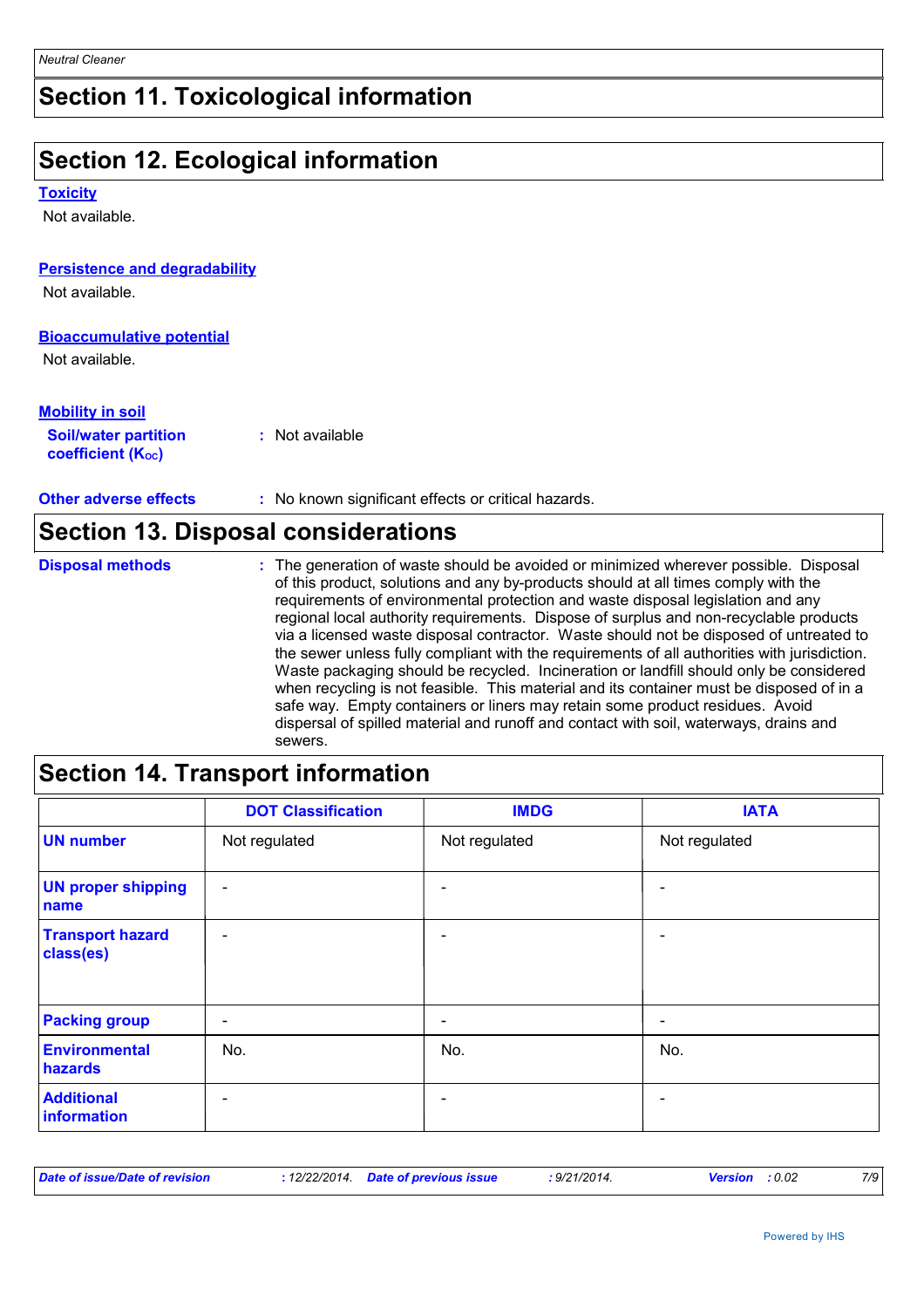### **Section 14. Transport information**

|                                                                                                        | Special precautions for user : Transport within user's premises: always transport in closed containers that are<br>upright and secure. Ensure that persons transporting the product know what to do in the<br>event of an accident or spillage. |
|--------------------------------------------------------------------------------------------------------|-------------------------------------------------------------------------------------------------------------------------------------------------------------------------------------------------------------------------------------------------|
| <b>Transport in bulk according : Not available.</b><br>to Annex II of MARPOL<br>73/78 and the IBC Code |                                                                                                                                                                                                                                                 |

### **Section 15. Regulatory information**

**U.S. Federal regulations : United States inventory (TSCA 8b)**: All components are listed or exempted.

**Clean Air Act Section 112 (b) Hazardous Air Pollutants (HAPs) :** Not listed **SARA 311/312 Classification :** Not applicable No products were found. **Composition/information on ingredients**

### **State regulations**

**International regulations**

**Canada inventory :** All components are listed or exempted.

### **Section 16. Other information**

**Hazardous Material Information System (U.S.A.)**



**Caution: HMIS® ratings are based on a 0-4 rating scale, with 0 representing minimal hazards or risks, and 4 representing significant hazards or risks Although HMIS® ratings are not required on SDSs under 29 CFR 1910. 1200, the preparer may choose to provide them. HMIS® ratings are to be used with a fully implemented HMIS® program. HMIS® is a registered mark of the National Paint & Coatings Association (NPCA). HMIS® materials may be purchased exclusively from J. J. Keller (800) 327-6868.**

**The customer is responsible for determining the PPE code for this material.**

**National Fire Protection Association (U.S.A.)**



**Reprinted with permission from NFPA 704-2001, Identification of the Hazards of Materials for Emergency Response Copyright ©1997, National Fire Protection Association, Quincy, MA 02269. This reprinted material is not the complete and official position of the National Fire Protection Association, on the referenced subject which is represented only by the standard in its entirety.**

| Date of issue/Date of revision | : 12/22/2014. Date of previous issue | : 9/21/2014. | <b>Version</b> : 0.02 | 8/9 |
|--------------------------------|--------------------------------------|--------------|-----------------------|-----|
|                                |                                      |              |                       |     |